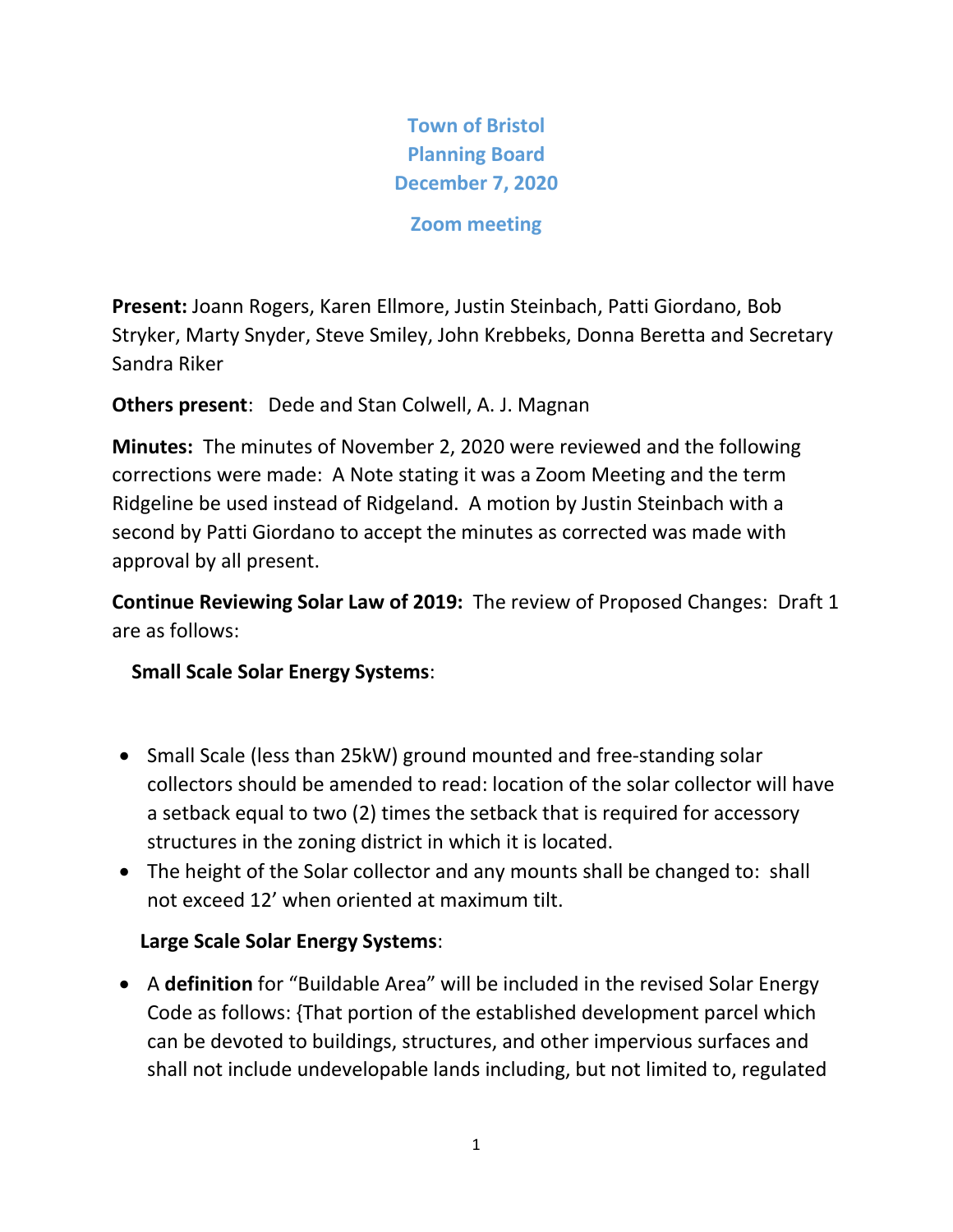wetlands, regulated watercourses/waterbodies, or protected lands or habitats.} was provided by Justin Steinbach.

#### **B. Permitting-special use permit application requirements**,

- d. Design Standards #4 Emergency contact information shall be provided at the facility entrance and to the Fire Department, Town Supervisor, and Code Enforcement Officer.
- d. Design Standards #8 "No solar farm on a ridge line or closer than 50' from ridge line should be included under Site Plan requirements."
- d. Design Standards adding
	- o #9 instead of Zoning Board of Appeals it should be governing board and the Town Attorney.

#### **Decommissioning Plan**:

- $\circ$  b. the site shall be restored to its natural state by the owner and/or leasee.
	- o d. added: Applicant shall utilize the most recent Guidelines for Solar Energy Projects-Construction Mitigation for Agricultural Lands available from the NYS Department of Agriculture and Markets.
- 5. Special Use Permit-b. setbacks
	- o Front setback of 200'
	- o Side and rear setbacks of 100'
	- o Setback of 300' from any structure with a residence
	- o Measurement of all setbacks will be to the closest buffering of the project

c. Height. Large Scale Solar Energy Systems shall not exceed 12' in height at maximum tilt.

d. total footprint shall not exceed 30% of the total parcel area, and in no event shall exceed a maximum of 10 acres

e. No large-scale solar energy system shall be placed on a ridgeline or within 50' of a ridgeline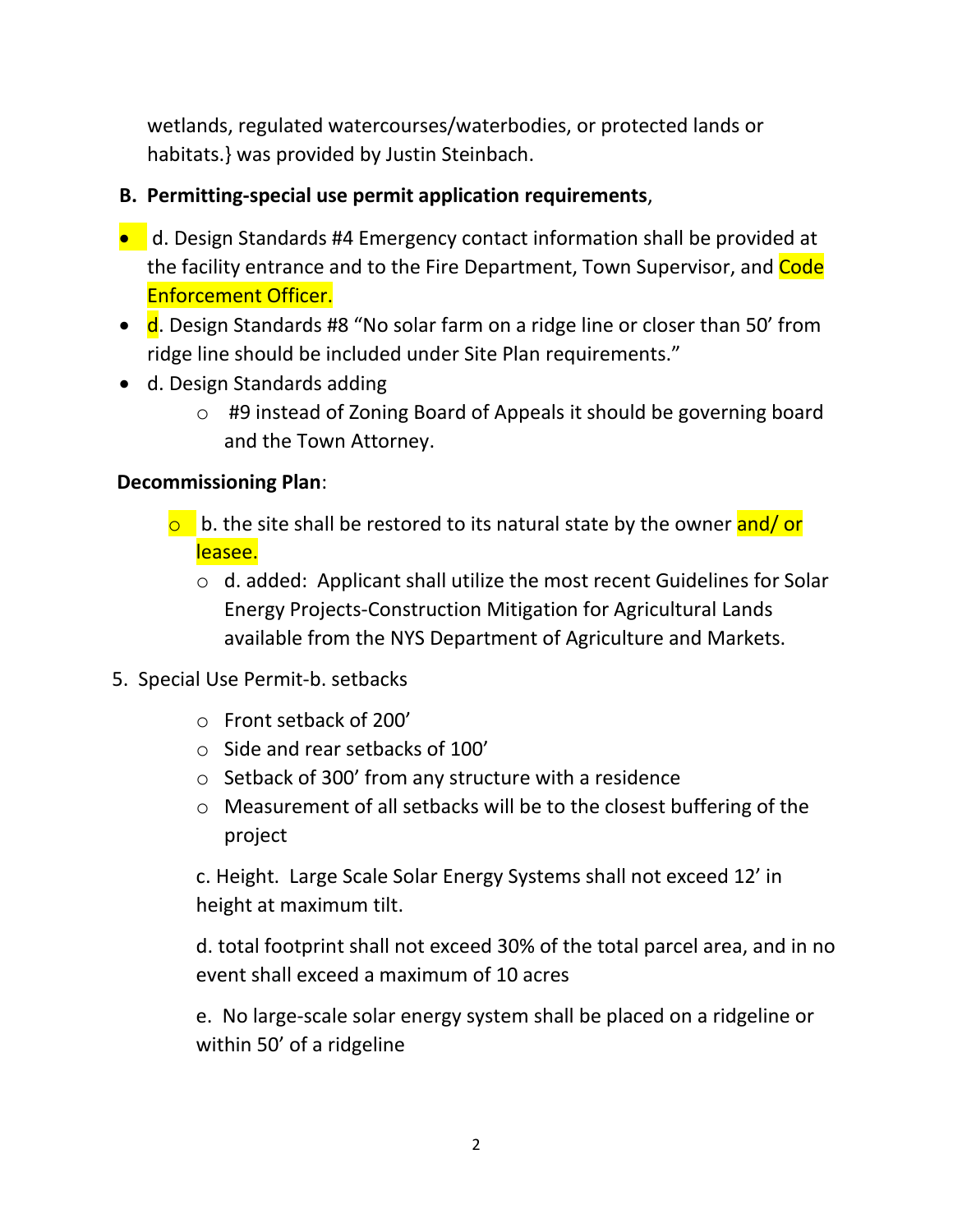This draft was presented to the Town Board at their December meeting for their input but due to the length of their meeting they will be reviewing it at the January meeting and our next joint meeting will be held on January 19<sup>th</sup> giving us the opportunity to revise or continue in the direction headed for this version to be adopted as a replacement to the Solar Energy Law of 2019.

#### **Other Business:**

**General Code** has given us the final draft for review and possible changes requesting that we return it to them by February 4, 2021.

## **Land Use & Land Cover Study by Dr. Gilman**-

Requesting permission from the Town Board to add the Study as an appendix to the Comprehensive Plan adopted In January 2019. Justin has volunteered to reach out to Nicole Cleary at Barton & Loguidice for an editable version of the plan so he can add it to the plan. When completed it will be included on the Webpage.

## **Positions Up for Renewal**-

Chairs for both Boards-Chairwoman Ellmore and Chairman Snyder are willing to accept their positions for the coming year

Joann Rogers for Planning Board member

Steve Smiley for ZBA

New member to ZBA-A.J. Magnan will be willing to come on the Board finishing out the term of Jennifer Sanford who has submitted her resignation. Her term expires in 2023.

All positions are based on the approval of the Town Board.

#### **Code Office**:

On going violations still being addressed.

New permits-6

Completed-3

Inspections-6.

Merry Christmas and a Happy New Year to all of you.

Respectfully submitted,